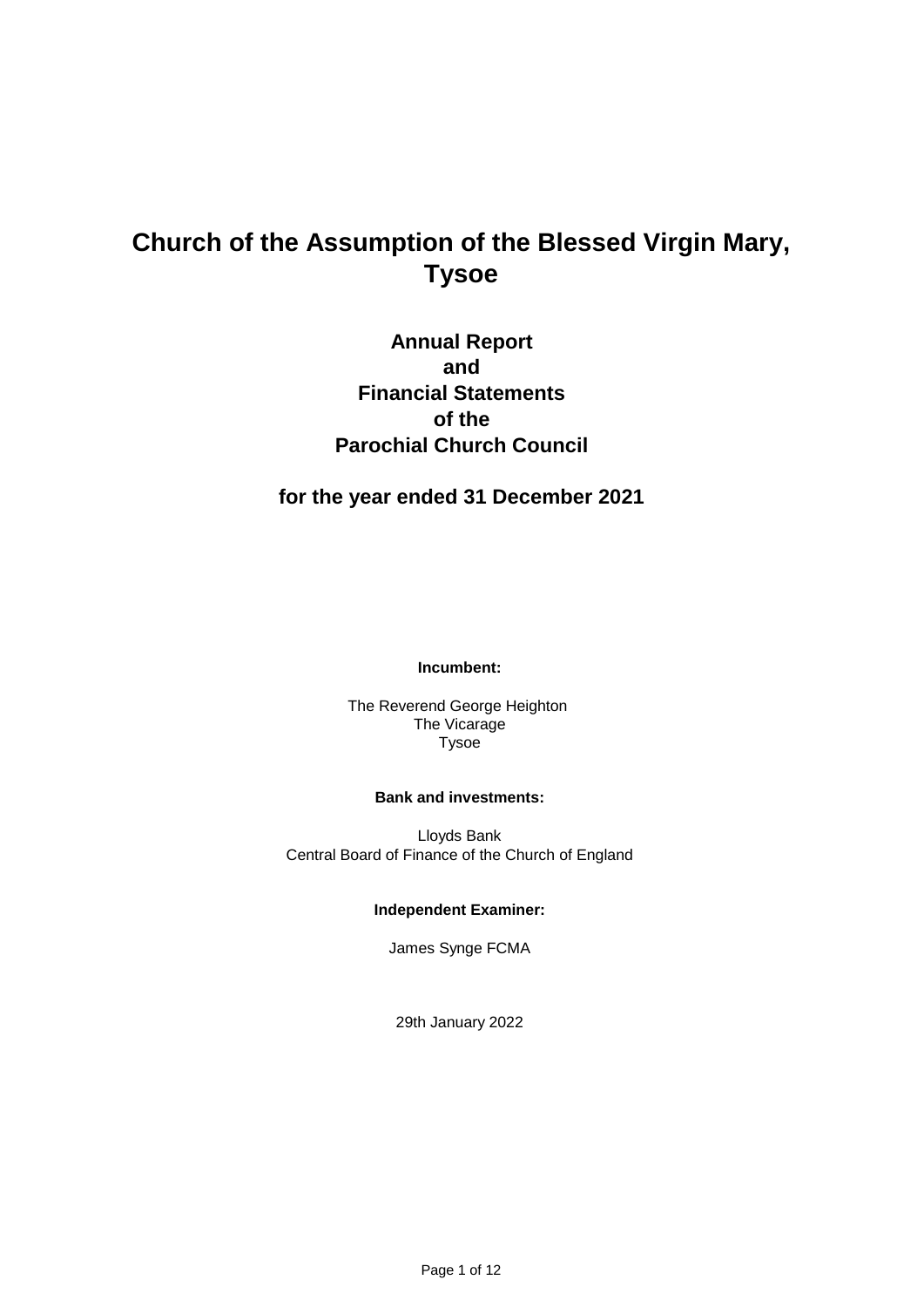# **St Mary's Church, Tysoe**

## **Index to acccounts**

#### Page

- Independent Examiners Report
- Combined Receipts and Payments account
- Statement of Assets and Liabilities
- Receipts and Payments account General Fund
- Receipts and Payments account Churchyard Fund
- Receipts and Payments account Building & Restoration Fund
- Receipts and Payments account Development Fund
- 10-11 Notes to the Accounts
	- Investment Accounts at the Central Board of Finance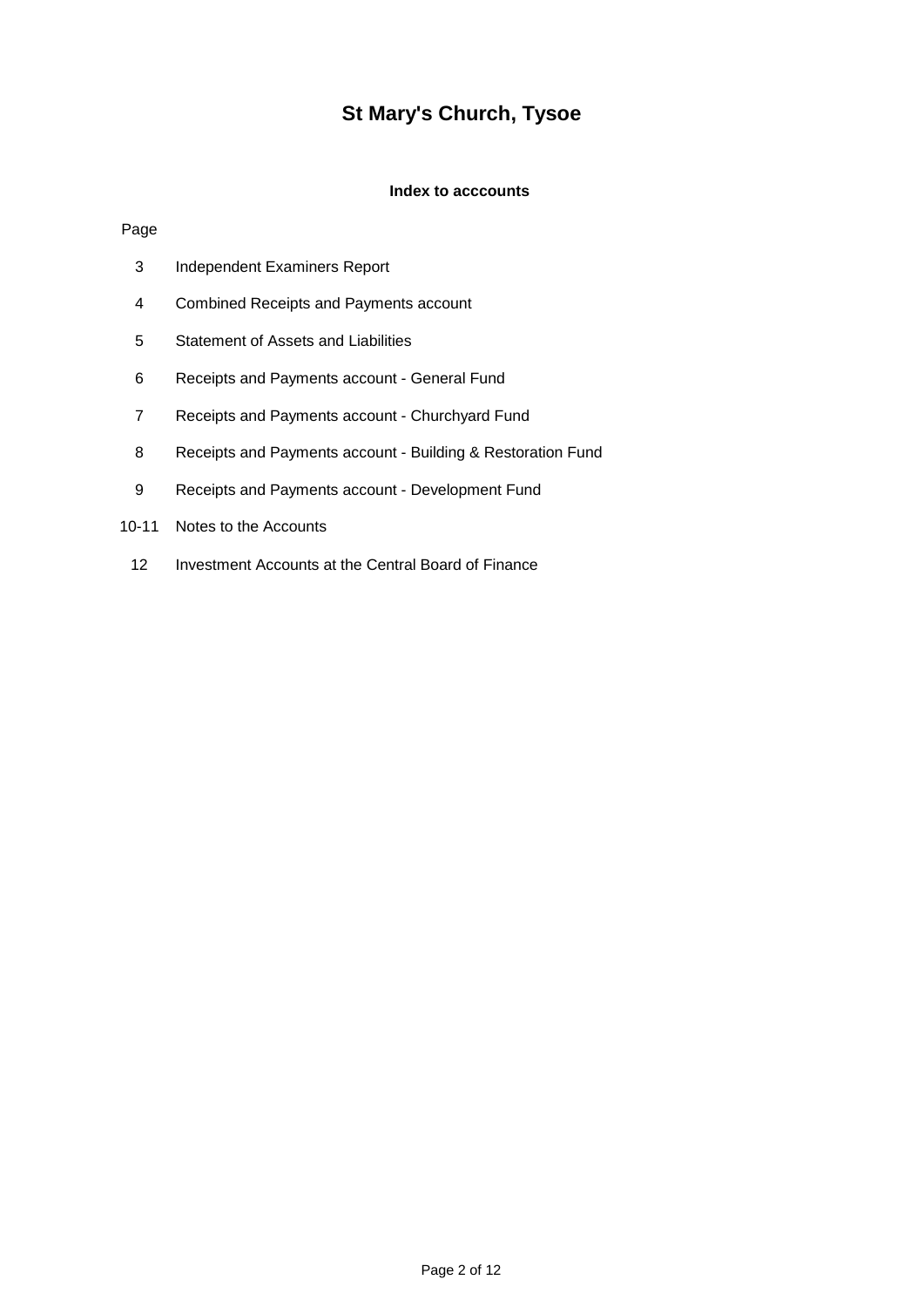# **Independent Examiner's report** to the members/trustees of Tysoe Parochial Church Council

I report to the members/trustees of the Tysoe Parochial Church Council (PCC) on my examination of the accounts of the PCC for the year ended 31 December 2021 which are set out on pages 4 to 12.

#### **Responsibilities and basis of report**

As the PCC's members/trustees you are responsible for the preparation of the accounts in accordance with the requirements of the Charities Act 2011 ("the Act").

I report in respect of my examination of the PCC's accounts carried out under section 145 of the Act and in carrying out my examination I have followed all the applicable Directions given by the Charity Commission under section 145(5)(b) of the Act.

#### Independent examiner's statement

I have completed my examination. I confirm that no material matters have come to my attention in connection with the examination giving me cause to believe that in any material respect:

- 1. accounting records were not kept in respect of the PCC as required by section 130 of the Act;  $\alpha$
- $2.$ the accounts do not accord with those records.

I have no concerns and have come across no other matters in connection with the examination to which attention should be drawn in this report in order to enable a proper understanding of the accounts to be reached.

Signed:

Name: James Synge FCMA

Address: Lockwood House **Shepherds Place** Kineton, Warwickshire **CV35 0NS** 

Date:  $29/1/22$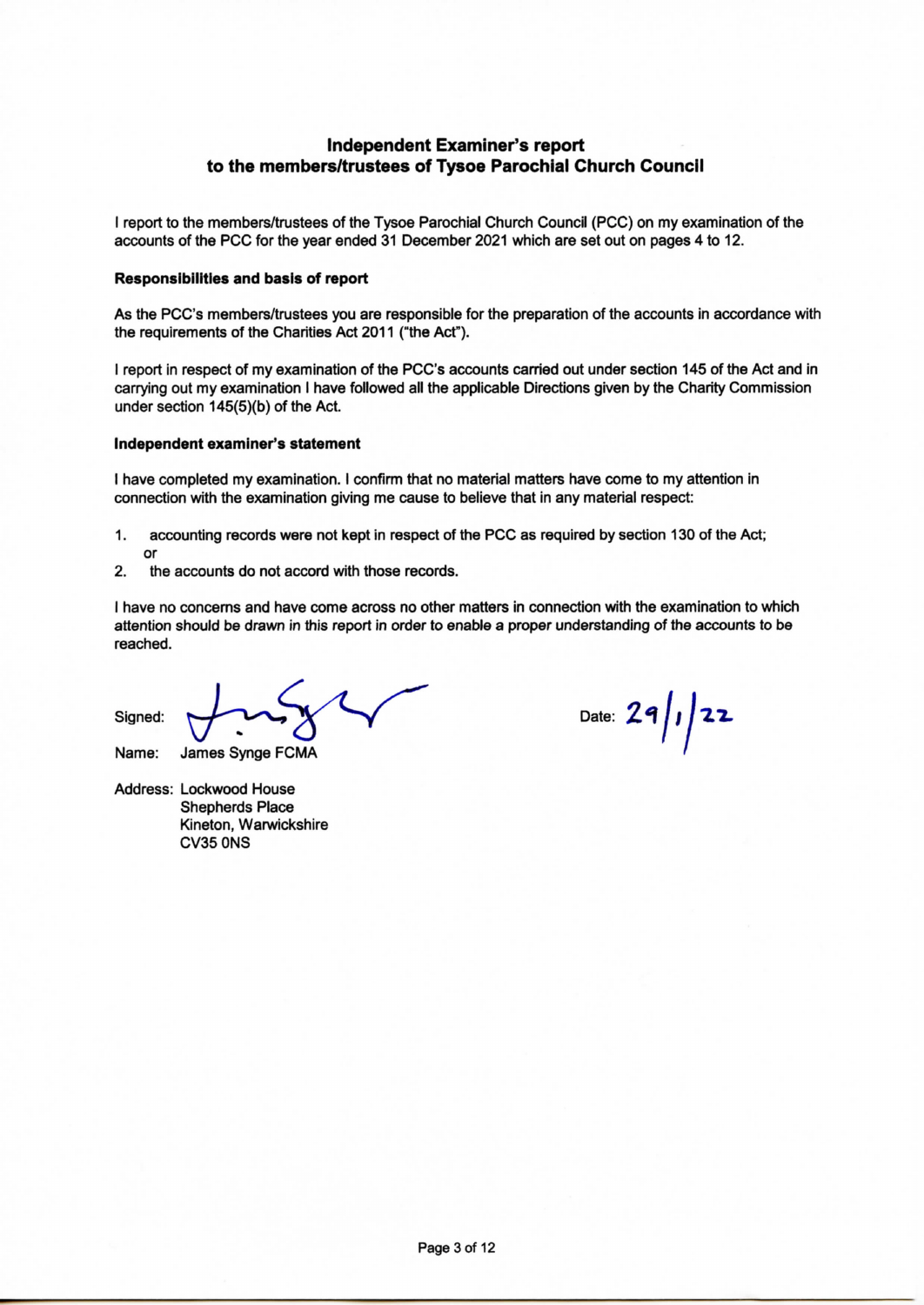#### **TYSOE PAROCHIAL CHURCH COUNCIL RECEIPTS AND PAYMENTS ACCOUNTS FOR THE YEAR ENDED 31ST DECEMBER 2021**

| 2020<br>£      |                                                        | Unrestr'd<br><b>Funds</b><br>£ | <b>Restricted</b><br><b>Funds</b><br>£ | <b>Total</b><br>2021<br>£ |
|----------------|--------------------------------------------------------|--------------------------------|----------------------------------------|---------------------------|
|                | <b>RECEIPTS</b>                                        |                                |                                        |                           |
|                | <b>Voluntary receipts</b>                              |                                |                                        |                           |
| 8,731          | Planned giving                                         | 12,278                         |                                        | 12,278                    |
| 866            | Church collections                                     | 1,461                          |                                        | 1,461                     |
| 3,162          | Gift aid recovered                                     | 3,607                          |                                        | 3,607                     |
| 564            | Legacy received<br>Other voluntary receipts            | 3,471                          | 545                                    | 4,016                     |
| 13,323         |                                                        | 20,817                         | 545                                    | 21,362                    |
| 3,035          | Receipts from activities for generating funds          | 448                            | 2,700                                  | 3,148                     |
| 626            | <b>Receipts from Church activities</b>                 | 1,976                          | $\overline{\phantom{a}}$               | 1,976                     |
| 100            | Interest                                               |                                | 17                                     | 17                        |
| 13,281         | Dividend income                                        | 12,791                         |                                        | 12,791                    |
| 13,381         | <b>Receipts from investments</b>                       | 12,791                         | 17                                     | 12,808                    |
| 30,365         | <b>TOTAL RECEIPTS</b>                                  | 36,032                         | 3,262                                  | 39,294                    |
|                | <b>LESS PAYMENTS</b>                                   |                                |                                        |                           |
|                | <b>Church Activities</b>                               |                                |                                        |                           |
| 20,150         | Diocesan parish share                                  | 20,834                         |                                        | 20,834                    |
| 1,939          | General church expenses                                | 2,380                          |                                        | 2,380                     |
| 16,711         | Church running expenses (including repairs)            | 184,965                        |                                        | 184,965                   |
| 1,062<br>1,051 | Clergy expenses<br>Donations                           | 1,142<br>4,866                 |                                        | 1,142<br>4,866            |
| 1,360          | Other costs                                            | 150                            | 1,350                                  | 1,500                     |
| 42,273         | <b>TOTAL PAYMENTS</b>                                  | 214,337                        | 1,350                                  | 215,687                   |
| (11,908)       | <b>EXCESS OF (PAYMENTS OVER RECEIPTS)</b>              | (178, 305)                     | 1,912                                  | (176, 393)                |
|                | Transfers between funds                                | 21,000                         | (21,000)                               |                           |
| 10,000         | Proceeds from sale of investments                      | 165,000                        |                                        | 165,000                   |
| (1,908)        | NET CASH SURPLUS / (DEFICIT) FOR THE YEAR              | 7,695                          | (19,088)                               | (11, 393)                 |
| 33,742         | Bank current & deposit accounts at 1 January 2021      | 12,030                         | 19,804                                 | 31,834                    |
| 31,834         | Bank current & deposit accounts at 31 December 2021    | 19,725                         | 716                                    | 20,441                    |
|                |                                                        |                                |                                        |                           |
| 442,608        | Investments at 1 January 2021                          | 463,832                        |                                        | 463,832                   |
| (10,000)       | Sale of investments                                    | (165,000)                      |                                        | (165,000)                 |
| 31,224         | Unrealised gains / (Losses)<br>Transfers between funds | 62,098                         |                                        | 62,098                    |
| 463,832        | <b>Investments at 31 December 2021</b>                 | 360,930                        | $\overline{\phantom{a}}$               | 360,930                   |
| £495,666       | <b>TOTAL FUNDS AT 31 DECEMBER 2021</b>                 | £380,655                       | £716                                   | £381,371                  |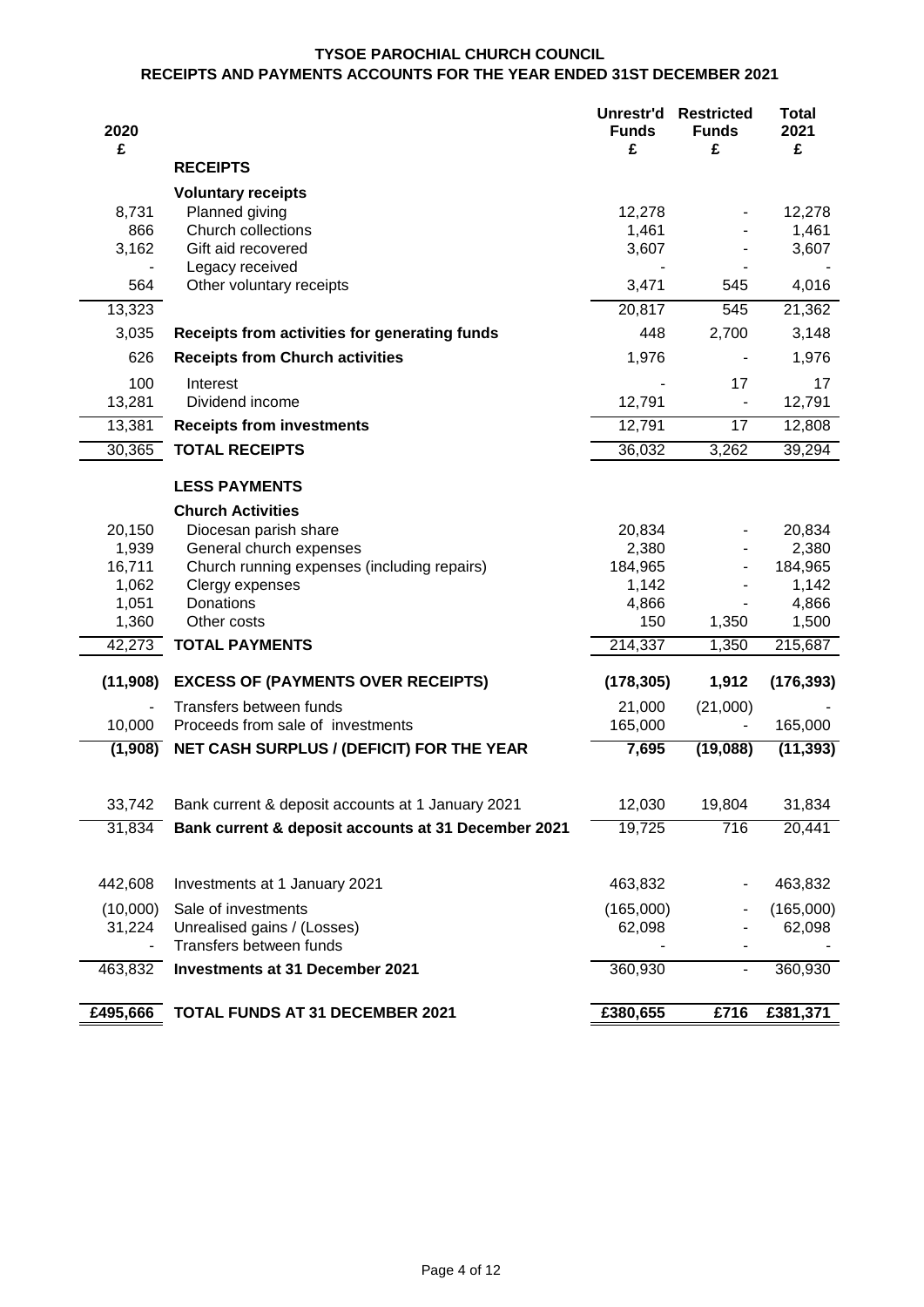#### **STATEMENT OF ASSETS AND LIABILITIES AS AT 31ST DECEMBER 2021 TYSOE PAROCHIAL CHURCH COUNCIL**

| £<br>£<br>£<br>£<br>£<br><b>INVESTMENT ACCOUNTS</b><br>At market value<br>Central Board of Finance of the Church of England:<br>52,500<br><b>General Fund</b><br>30,444<br>25,000<br>General Fund (Outreach)<br>11,357<br>Churchyard Fund<br>57,500<br>77,768<br><b>Building &amp; Restoration Fund</b><br>328,832<br>241,361<br>463,832<br>360,930<br><b>CURRENT AND DEPOSIT ACCOUNTS</b><br>Bank accounts:<br>10,171<br>Lloyds Bank (General Fund)<br>3,190 |        |
|---------------------------------------------------------------------------------------------------------------------------------------------------------------------------------------------------------------------------------------------------------------------------------------------------------------------------------------------------------------------------------------------------------------------------------------------------------------|--------|
|                                                                                                                                                                                                                                                                                                                                                                                                                                                               |        |
|                                                                                                                                                                                                                                                                                                                                                                                                                                                               |        |
|                                                                                                                                                                                                                                                                                                                                                                                                                                                               |        |
|                                                                                                                                                                                                                                                                                                                                                                                                                                                               |        |
|                                                                                                                                                                                                                                                                                                                                                                                                                                                               |        |
|                                                                                                                                                                                                                                                                                                                                                                                                                                                               |        |
|                                                                                                                                                                                                                                                                                                                                                                                                                                                               |        |
|                                                                                                                                                                                                                                                                                                                                                                                                                                                               |        |
|                                                                                                                                                                                                                                                                                                                                                                                                                                                               |        |
|                                                                                                                                                                                                                                                                                                                                                                                                                                                               |        |
| Lloyds Bank (Churchyard Fund)<br>10,772<br>1,859                                                                                                                                                                                                                                                                                                                                                                                                              |        |
| Lloyds Bank (Building & Restoration Fund)<br>5,763                                                                                                                                                                                                                                                                                                                                                                                                            |        |
| 12,030<br>Lloyds Bank (Treasurer's Account)<br>19,725                                                                                                                                                                                                                                                                                                                                                                                                         |        |
| 1,804<br>Lloyds Bank (Development Fund - Restricted)<br>616                                                                                                                                                                                                                                                                                                                                                                                                   |        |
| 13,834                                                                                                                                                                                                                                                                                                                                                                                                                                                        | 20,341 |
| Central Board of Finance of the Church of England:                                                                                                                                                                                                                                                                                                                                                                                                            |        |
| 100<br>18,000<br>Development Fund - Restricted                                                                                                                                                                                                                                                                                                                                                                                                                |        |
| 18,000                                                                                                                                                                                                                                                                                                                                                                                                                                                        | 100    |
| £495,666<br>£381,371<br><b>TOTAL ASSETS</b>                                                                                                                                                                                                                                                                                                                                                                                                                   |        |
| <b>REPRESENTED BY</b>                                                                                                                                                                                                                                                                                                                                                                                                                                         |        |
| <b>GENERAL FUND (UNRESTRICTED)</b>                                                                                                                                                                                                                                                                                                                                                                                                                            |        |
| 51,529<br><b>General Fund</b><br>32,002                                                                                                                                                                                                                                                                                                                                                                                                                       |        |
| <b>Outreach &amp; Mission (Designated)</b><br>24,766<br>11,950                                                                                                                                                                                                                                                                                                                                                                                                |        |
| 9,973<br><b>Christine Chapman's Bequest (Designated)</b>                                                                                                                                                                                                                                                                                                                                                                                                      |        |
| 1,054<br><b>Flower Account (Designated)</b><br>769                                                                                                                                                                                                                                                                                                                                                                                                            |        |
| 349<br><b>Eco Garden Account (Designated)</b><br>270                                                                                                                                                                                                                                                                                                                                                                                                          |        |
| 87,671                                                                                                                                                                                                                                                                                                                                                                                                                                                        | 44,991 |
| <b>CHURCHYARD FUND</b>                                                                                                                                                                                                                                                                                                                                                                                                                                        |        |
| 52,794<br><b>Churchyard Fund (Unrestricted)</b><br>78,850                                                                                                                                                                                                                                                                                                                                                                                                     |        |
| <b>Churchyard Improvements (Designated)</b><br>6,565<br>9,690                                                                                                                                                                                                                                                                                                                                                                                                 |        |
| 59,359                                                                                                                                                                                                                                                                                                                                                                                                                                                        | 88,540 |
| 328,832<br><b>BUILDING &amp; RESTORATION FUND (UNRESTRICTED)</b><br>247,124                                                                                                                                                                                                                                                                                                                                                                                   |        |
| 19,804<br><b>DEVELOPMENT FUND (RESTRICTED)</b>                                                                                                                                                                                                                                                                                                                                                                                                                |        |
| £495,666<br><b>TOTAL FUNDS</b><br>£381,371                                                                                                                                                                                                                                                                                                                                                                                                                    | 716    |

# **Notes**

1. The financial statements of the PCC have been prepared in accordance with the Church Accounting Regulations 2006 using the Receipts and Payments basis.

2. The Year End balance in the Lloyds Bank (Treasurer's Account) was £22,878. A late donation of £29 and a late payment to the architects for £3,182 have been included in the 2021 financial statement.

……………………………….……………………………. Reverend G Heighton (Priest in Charge) ……………………………………………………………... Mr M A Palmer (Church Treasurer)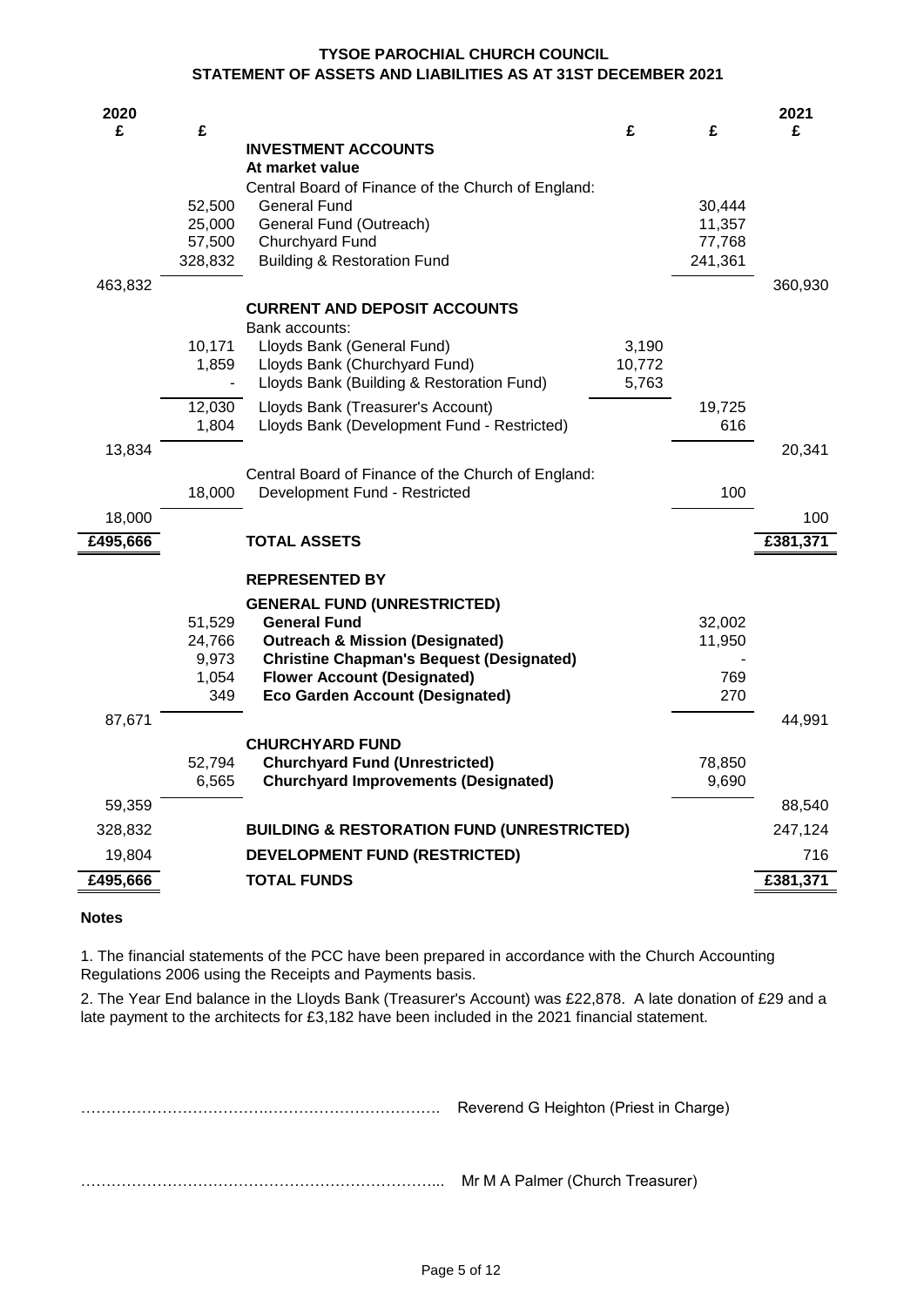#### **RECEIPTS AND PAYMENTS ACCOUNTS FOR THE YEAR ENDED 31ST DECEMBER 2021 GENERAL FUND - UNRESTRICTED TYSOE PAROCHIAL CHURCH COUNCIL**

| 2020<br>£    | £<br><b>RECEIPTS</b>                                                                  |        | £<br>General<br><b>Fund</b> | £<br>Outreach<br>& Mission | £<br>Chapman<br><b>Bequest</b> | £<br><b>Flower</b><br><b>Account</b> | £<br>Eco<br>Garden | 2021<br>£<br>Total          |
|--------------|---------------------------------------------------------------------------------------|--------|-----------------------------|----------------------------|--------------------------------|--------------------------------------|--------------------|-----------------------------|
|              | 8,731<br>Planned giving                                                               |        | 12,278                      |                            |                                |                                      |                    | 12,278                      |
|              | 866<br>Church collections                                                             |        | 1,461                       |                            |                                |                                      |                    | 1,461                       |
|              | 3.162<br>Gift aid recovered                                                           |        | 3,607                       |                            |                                |                                      |                    | 3,607                       |
|              | Legacy received                                                                       |        |                             |                            |                                |                                      |                    |                             |
| 13,263       | Other voluntary receipts<br>504<br><b>Voluntary Receipts</b>                          | Note 1 | 690<br>18,036               | 290<br>290                 |                                |                                      |                    | 980<br>18,326               |
| 335          | Receipts from activities for generating funds                                         | Note 2 | 448                         |                            |                                |                                      |                    | 448                         |
| 320          | <b>Receipts from Church activities</b>                                                | Note 3 | 1,382                       |                            |                                |                                      |                    | 1,382                       |
|              |                                                                                       |        |                             |                            |                                |                                      |                    |                             |
|              | Dividend income<br><b>Receipts from investments</b>                                   |        | 1,105<br>1,105              | 312<br>312                 |                                |                                      |                    | 1,417<br>1,417              |
| 13,918       | <b>TOTAL RECEIPTS</b>                                                                 |        | 20,971                      | 602                        | $\blacksquare$                 | $\overline{a}$                       | $\blacksquare$     | 21,573                      |
|              | <b>LESS PAYMENTS</b>                                                                  |        |                             |                            |                                |                                      |                    |                             |
|              |                                                                                       |        |                             |                            |                                |                                      |                    |                             |
|              | 20,150<br>Diocesan parish share<br>1,939<br>General church expenses                   | Note 4 | 20,834<br>1,607             | 409                        |                                | 285                                  | 79                 | 20,834<br>2,380             |
|              | 10,759<br>Church running expenses (including repairs)                                 | Note 5 | 9,209                       |                            |                                |                                      |                    | 9,209                       |
|              | 1,062<br>Clergy expenses                                                              | Note 6 | 1,142                       |                            |                                |                                      |                    | 1,142                       |
|              | 786<br>Donations                                                                      | Note 7 | 500                         | 4,366                      |                                |                                      |                    | 4,866                       |
|              | 10<br>Other costs                                                                     |        | 150                         |                            |                                |                                      |                    | 150                         |
| 34,706       | <b>TOTAL PAYMENTS</b>                                                                 |        | 33,442                      | 4,775                      | $\blacksquare$                 | 285                                  | 79                 | 38,581                      |
| (20, 788)    | <b>EXCESS OF (PAYMENTS OVER RECEIPTS)</b>                                             |        | (12, 471)                   | (4, 173)                   |                                | (285)                                | (79)               | (17,008)                    |
|              | <b>TRANSFERS BETWEEN FUNDS</b>                                                        |        |                             |                            |                                |                                      |                    |                             |
|              | Transfer to Building & Restoration Fund                                               |        |                             |                            | (9,973)                        |                                      |                    | (9, 973)                    |
| 23,281<br>54 | Transfer from Doris Smith Investment Fund<br>Transfer from closure of Compassion Fund |        |                             |                            |                                |                                      |                    |                             |
|              | Proceeds from sale of investment shares                                               |        | 15,000                      | 5,000                      |                                |                                      |                    | 20,000                      |
| 2,547        | NET SURPLUS / (DEFICIT) FOR THE YEAR                                                  |        | 2,529                       | 827                        | (9, 973)                       | (285)                                | (79)               | (6,981)                     |
| 7,624        | Bank current and deposit accounts at 1 January 2021                                   |        | (971)                       | (234)                      | 9,973                          | 1,054                                | 349                | 10,171                      |
| £10,171      | Bank current and deposit accounts at 31 December 2021                                 |        | £1,558                      | £593                       | £0                             | £769                                 | £270               | £3,190                      |
| 0            | Investments at 1 January 2021                                                         |        | 52,500                      | 25,000                     |                                |                                      |                    | 77,500                      |
|              | Transfer to Churchyard Fund (revised allocation)                                      |        | (12,500)                    | (10,000)                   |                                |                                      |                    | (22, 500)                   |
| 77,500       | Transfer from Doris Smith Investment Fund                                             |        |                             |                            |                                |                                      |                    |                             |
|              | Sale of investment shares                                                             |        | (15,000)                    | (5,000)                    |                                |                                      |                    | (20,000)                    |
|              | Unrealised Gains / (Losses)                                                           |        | 5,444                       | 1,357                      |                                |                                      |                    | 6,801                       |
| £77,500      | <b>Investments at 31 December 2021</b>                                                |        | £30,444                     | £11,357                    | £0                             | £0                                   | £0                 | £41,801                     |
| £87,671      | <b>TOTAL FUNDS AT 31 DECEMBER 2021</b>                                                |        | £32,002                     | £11,950                    | $E_0$                          | £769                                 | £270               | $\overline{\text{£}44,991}$ |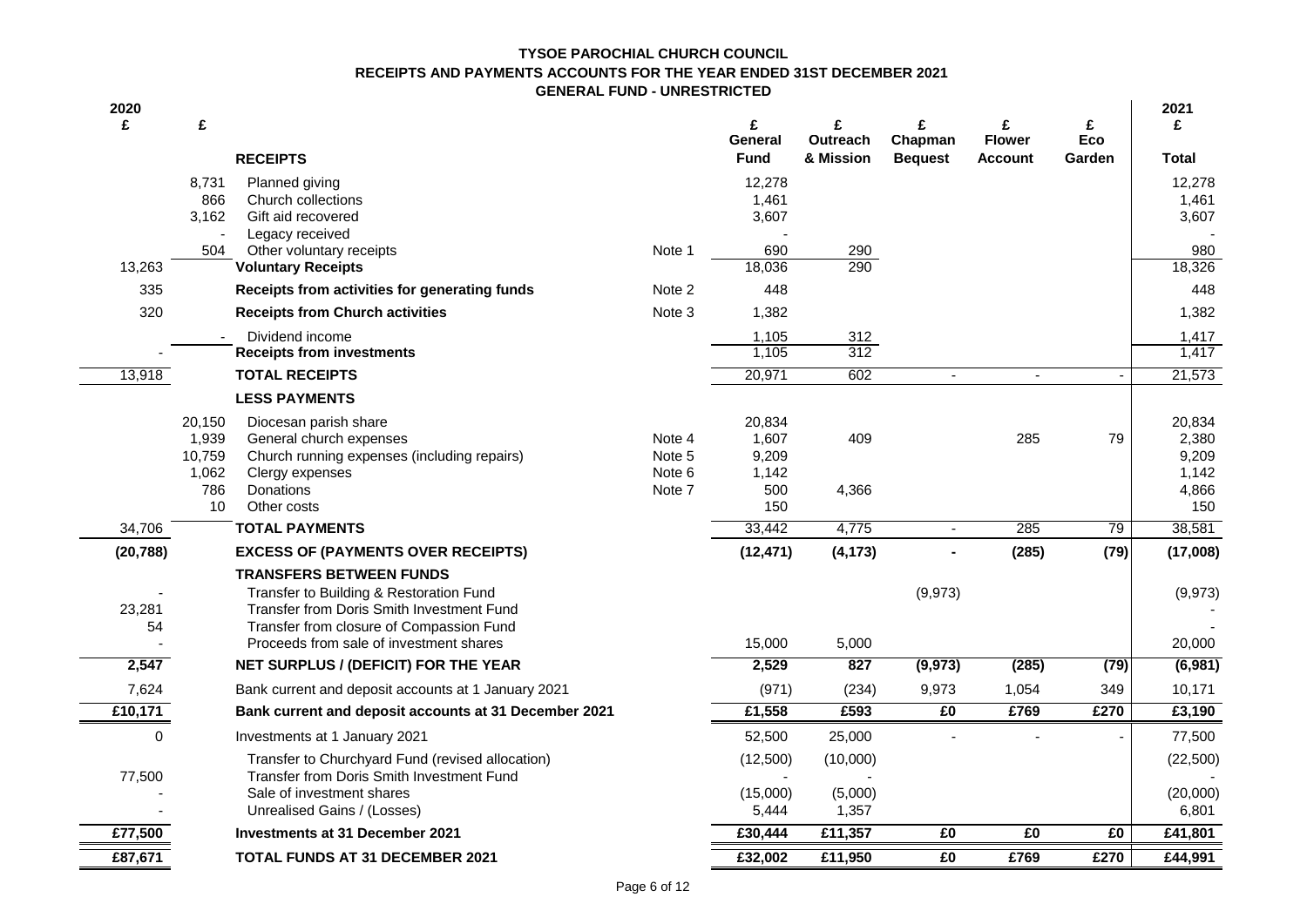#### **RECEIPTS AND PAYMENTS ACCOUNTS FOR THE YEAR ENDED 31ST DECEMBER 2021 CHURCHYARD FUND TYSOE PAROCHIAL CHURCH COUNCIL**

| 2020<br>£ | £<br><b>RECEIPTS</b>                                  | Churchy'd<br><b>Fund</b> | £<br>Improve-<br>ments | 2021<br>£<br><b>Total</b> |
|-----------|-------------------------------------------------------|--------------------------|------------------------|---------------------------|
|           | 183<br>Memorials                                      | 222                      |                        | 222                       |
|           | 123<br>Interments                                     | 372                      |                        | 372                       |
| 306       | <b>Receipts from Church activities</b>                | 594                      |                        | 594                       |
|           | Dividend income                                       | 2,160                    |                        | 2,160                     |
|           | <b>Receipts from investments</b>                      | 2,160                    |                        | 2,160                     |
| 306       | <b>TOTAL RECEIPTS</b>                                 | 2,754                    |                        | 2,754                     |
|           | <b>LESS PAYMENTS</b>                                  |                          |                        |                           |
|           | 5,112<br>Mowing                                       | 3,600                    |                        | 3,600                     |
|           | Hedge cutting                                         | 366                      |                        | 366                       |
|           | Tree pruning at cemetery extension                    |                          | 1,165                  | 1,165                     |
|           | Boundary wall repairs<br>Churchyard tap repair        |                          | 657<br>53              | 657<br>53                 |
|           | Notice board and wall repairs<br>840                  |                          |                        |                           |
| 5,952     | Church running expenses (including repairs)           | 3,966                    | 1,875                  |                           |
| 5,952     | <b>TOTAL PAYMENTS</b>                                 | 3,966                    | 1,875                  | 5,841                     |
| (5,646)   | <b>EXCESS OF (PAYMENTS OVER RECEIPTS)</b>             | (1, 212)                 | (1, 875)               | (3,087)                   |
|           | <b>TRANSFERS BETWEEN FUNDS</b>                        |                          |                        |                           |
|           | Transfer to Churchyard Improvements Fund              | (5,000)                  | 5,000                  |                           |
|           | Proceeds from sale of investment shares               | 12,000                   |                        | 12,000                    |
| (5,646)   | NET SURPLUS / (DEFICIT) FOR THE YEAR                  | 5,788                    | 3,125                  | 8,913                     |
| 7,505     | Bank current and deposit accounts at 1 January 2021   | (4,706)                  | 6,565                  | 1,859                     |
| £1,859    | Bank current and deposit accounts at 31 December 2021 | £1,082                   | £9,690                 | £10,772                   |
| 0         | Investments at 1 January 2021                         | 57,500                   |                        | 57,500                    |
|           | Transfer from Generald Fund (revised allocation)      | 22,500                   |                        | 22,500                    |
| 57,500    | Transfer from Doris Smith Investment Fund             |                          |                        |                           |
|           | Sale of investment shares                             | (12,000)                 |                        | (12,000)                  |
|           | Unrealised Gains / (Losses)                           | 9,768                    |                        | 9,768                     |
| £57,500   | Investments at 31 December 2021                       | £77,768                  | £0                     | £77,768                   |
| £59,359   | <b>TOTAL FUNDS AT 31 DECEMBER 2021</b>                | £78,850                  | £9,690                 | £88,540                   |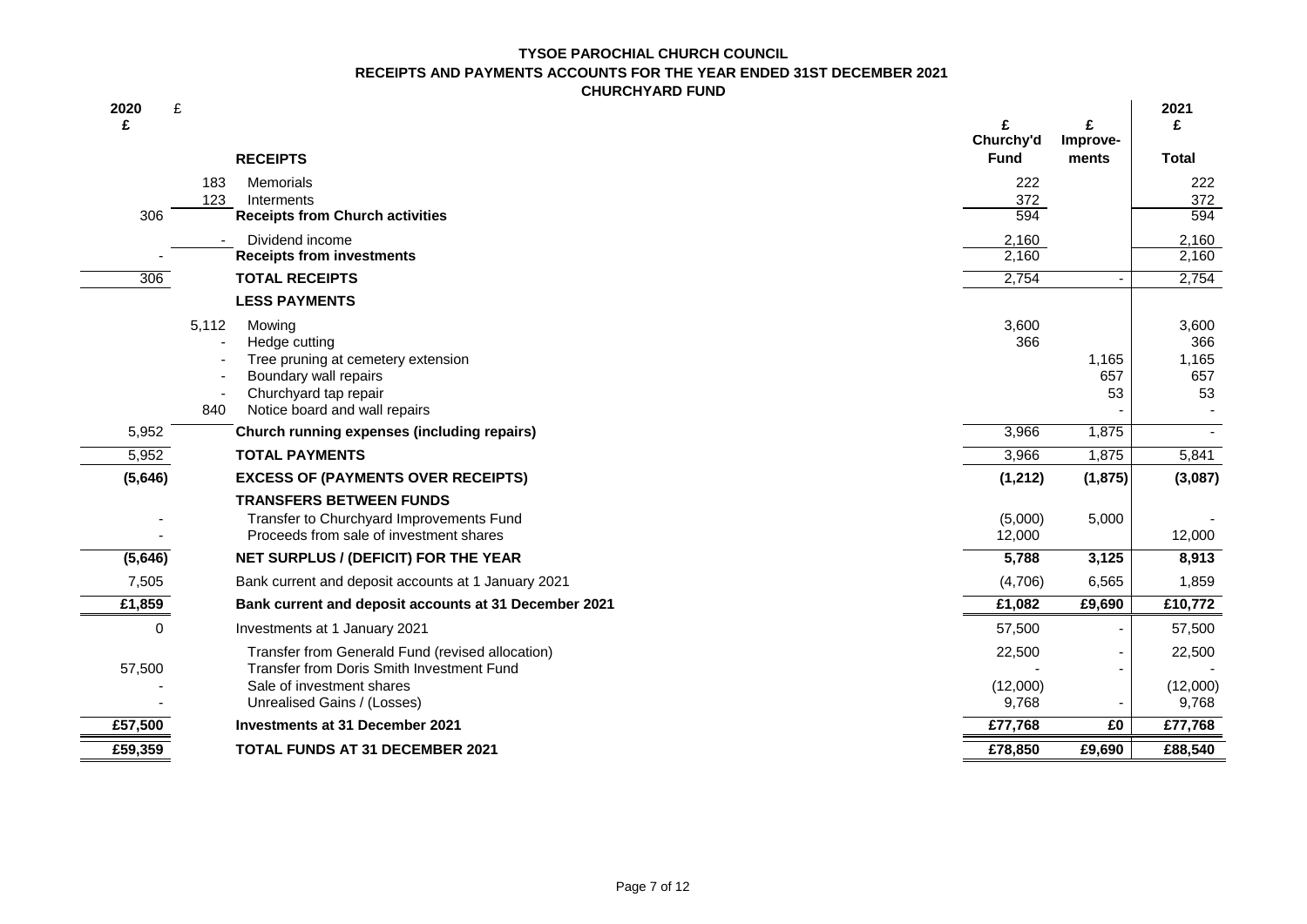# **TYSOE PAROCHIAL CHURCH COUNCIL RECEIPTS AND PAYMENTS ACCOUNTS FOR THE YEAR ENDED 31ST DECEMBER 2021 BUILDING & RESTORATION FUND - UNRESTRICTED**

| 2020     |         |                                                                    |            | 2021       |
|----------|---------|--------------------------------------------------------------------|------------|------------|
| £        | £       | <b>RECEIPTS</b>                                                    | £          | £          |
|          |         | Individual donations                                               | 1,575      |            |
|          |         | John Scott - paintings by Hazel Robinson                           | 651<br>265 |            |
|          |         | Donations in memory of Tom Pilkington<br><b>Voluntary Receipts</b> |            | 2,491      |
|          |         | Dividend income                                                    | 9,214      |            |
|          |         | <b>Receipts from investments</b>                                   |            | 9,214      |
|          |         | <b>TOTAL RECEIPTS</b>                                              |            | 11,705     |
|          |         | <b>LESS PAYMENTS</b>                                               |            |            |
|          |         | Boden & Ward, Stonemasons                                          | 140,399    |            |
|          |         | Acanthus Clews, Architects                                         | 22,791     |            |
|          |         | The Cumbria Clock Company                                          | 17,052     |            |
|          |         | Bat survey & licence                                               | 3,616      |            |
|          |         | Rope survey of the tower                                           | 1,716      |            |
|          | ۰       | Glazier's survey<br>Blacksmith - Sanctus Bell repairs              | 780<br>770 |            |
|          |         | Insurance cover                                                    | 661        |            |
|          |         | Organ protection                                                   | 307        |            |
|          |         | Other                                                              | 67         |            |
|          |         | Listed Places of Worship VAT reclaim                               | (18, 244)  |            |
|          |         | <b>Church running expenses (including repairs)</b>                 |            | 169,915    |
|          |         | <b>TOTAL PAYMENTS</b>                                              |            | 169,915    |
|          |         | <b>EXCESS OF (PAYMENTS OVER RECEIPTS)</b>                          |            | (158, 210) |
|          |         | <b>TRANSFERS BETWEEN FUNDS</b>                                     |            |            |
|          |         | Transfer from Development Fund (180 Club)                          |            | 21,000     |
|          |         | Transfer from Christine Chapman's Bequest                          |            | 9,973      |
|          |         | Proceeds from sale of investment shares                            |            | 133,000    |
|          |         | <b>NET SURPLUS / (DEFICIT) FOR THE YEAR</b>                        |            | 5,763      |
| 0        |         | Bank current and deposit accounts at 1 January 2021                |            | 0          |
| £0       |         | Bank current and deposit accounts at 31 December 2021              |            | £5,763     |
| 0        |         | Investments at 1 January 2021                                      |            | 328,832    |
|          | 328,832 | Transfer from Doris Smith Investment Fund                          |            |            |
|          |         | Sale of investment shares                                          | (133,000)  |            |
|          |         | Unrealised Gains / (Losses)                                        | 45,529     |            |
| 328,832  |         |                                                                    |            | (87, 471)  |
| £328,832 |         | <b>Investments at 31 December 2021</b>                             |            | £241,361   |
| £328,832 |         | <b>TOTAL FUNDS AT 31 DECEMBER 2021</b>                             |            | £247,124   |
|          |         |                                                                    |            |            |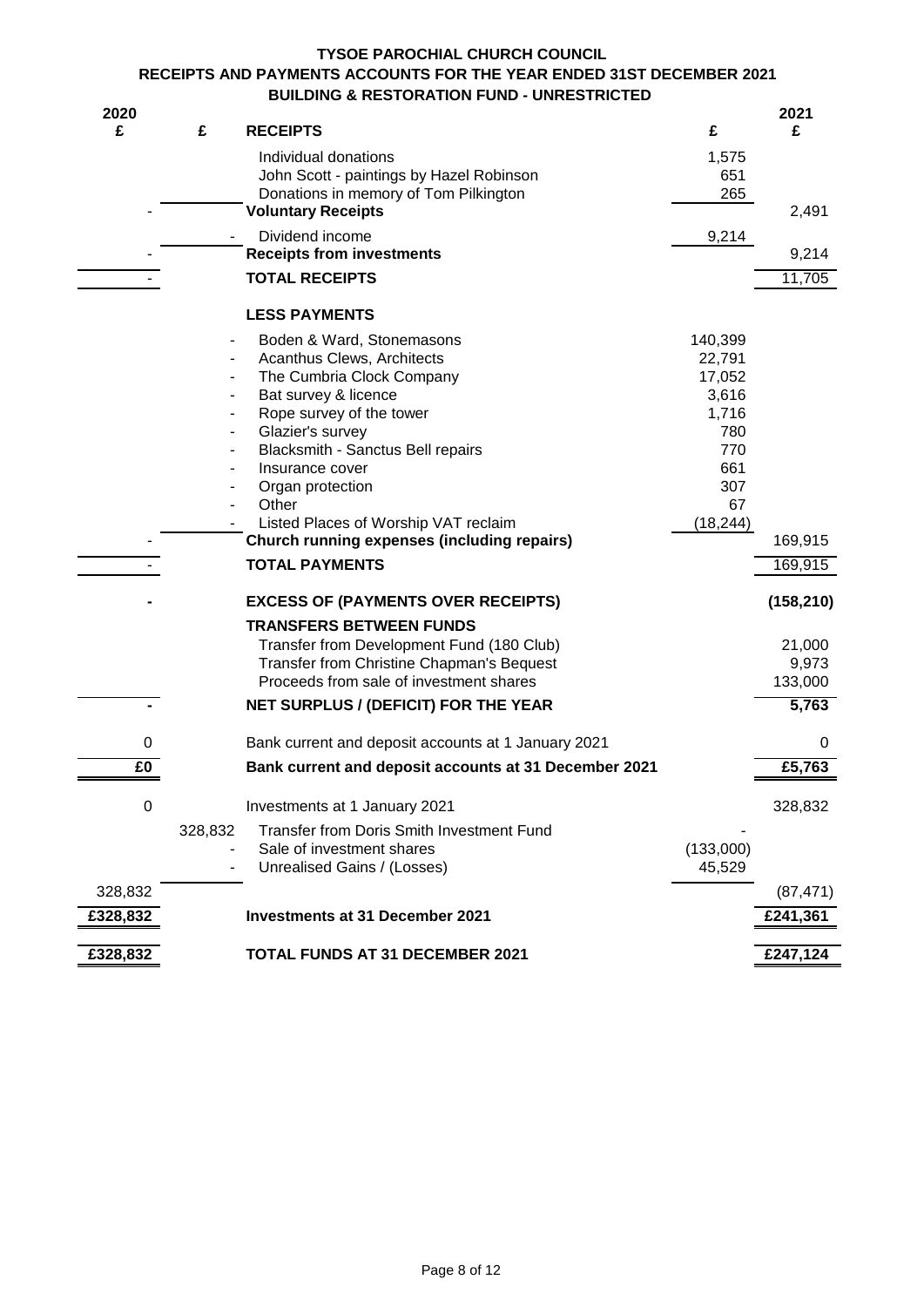# **TYSOE PAROCHIAL CHURCH COUNCIL RECEIPTS AND PAYMENTS ACCOUNTS FOR THE YEAR ENDED 31ST DECEMBER 2021 DEVELOPMENT FUND - RESTRICTED**

| 2020    |       |                                                       |       | 2021     |
|---------|-------|-------------------------------------------------------|-------|----------|
| £       | £     | <b>RECEIPTS</b>                                       | £     | £        |
|         |       | <b>Voluntary receipts</b>                             |       |          |
|         | 60    | Donations                                             | 545   |          |
| 60      |       |                                                       |       | 545      |
|         |       | Receipts from activities for generating funds         |       |          |
|         | 2,700 | 180 Club                                              | 2,700 |          |
| 2,700   |       |                                                       |       | 2,700    |
|         |       | <b>Receipts from investments</b>                      |       |          |
|         | 100   | Interest                                              | 17    |          |
| 100     |       |                                                       |       | 17       |
| 2,860   |       | <b>TOTAL RECEIPTS</b>                                 |       | 3,262    |
|         |       | <b>LESS PAYMENTS</b>                                  |       |          |
|         |       | <b>Church activities</b>                              |       |          |
|         | 1,350 | Fundraising costs (180 Club Prizes)                   | 1,350 |          |
| 1,350   |       |                                                       |       | 1,350    |
| 1,350   |       | <b>TOTAL PAYMENTS</b>                                 |       | 1,350    |
| 1,510   |       | <b>EXCESS OF RECEIPTS OVER PAYMENTS</b>               |       | 1,912    |
|         |       | <b>TRANSFERS BETWEEN FUNDS</b>                        |       |          |
|         |       | Transfer to Building & Restoration Fund               |       | (21,000) |
| 1,510   |       | NET SURPLUS / (DEFICIT) FOR THE YEAR                  |       | (19,088) |
| 18,294  |       | Bank current and deposit accounts at 1 January 2021   |       | 19,804   |
| £19,804 |       | Bank current and deposit accounts at 31 December 2021 |       | £716     |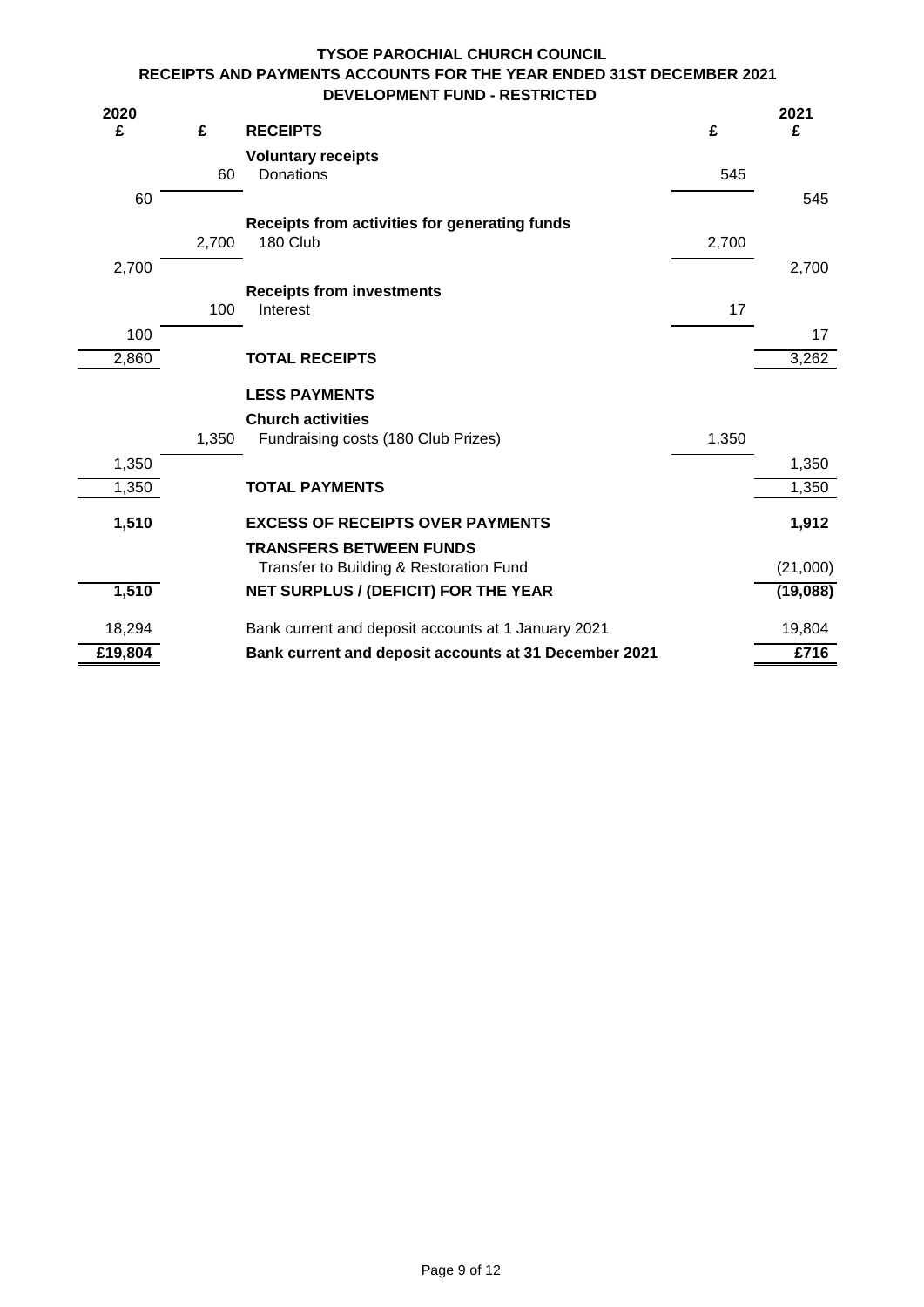# **RECEIPTS AND PAYMENTS ACCOUNTS FOR THE YEAR ENDED 31ST DECEMBER 2021 NOTES TO THE ACCOUNTS TYSOE PAROCHIAL CHURCH COUNCIL**

| 2020                              |                          |                                                          |            | 2021   |
|-----------------------------------|--------------------------|----------------------------------------------------------|------------|--------|
|                                   |                          | 1. RECEIPTS: OTHER VOLUNTARY RECEIPTS                    |            |        |
| £                                 | £                        | <b>General Fund</b>                                      | £          | £      |
|                                   | $\overline{a}$           | Donations at weddings, etc.                              | 356        |        |
|                                   | $\overline{\phantom{a}}$ | Tysoe PC - for the church clock                          | 200        |        |
|                                   | $\overline{\phantom{a}}$ | <b>Coffee Donations</b>                                  | 134        |        |
|                                   | 252                      | Donation from Coventry Guild of Bellringers              |            |        |
|                                   | 217<br>25                | Anonymous donations                                      |            |        |
|                                   | 10                       | Donation from Warwick Historic Churches                  |            |        |
|                                   |                          | Other voluntary receipts                                 |            |        |
| 504                               |                          |                                                          |            | 690    |
|                                   |                          | <b>General Fund (Outreach &amp; Mission)</b>             |            |        |
|                                   |                          | <b>Wildlife Week Donations</b>                           |            | 290    |
| £504                              |                          |                                                          |            | £980   |
|                                   |                          | 2. RECEIPTS FROM ACTIVITIES FOR GENERATING FUNDS         |            |        |
| £                                 | £                        | <b>General Fund</b>                                      | £          | £      |
|                                   |                          | Christian Aid (Ascension Day Service)                    | 176        |        |
|                                   | $\overline{\phantom{a}}$ | The Poppy Appeal (Remembrance Day Service)               | 160        |        |
|                                   | 63                       | <b>Wall Safe</b>                                         | 112        |        |
|                                   | 222                      | Lent Lunch                                               |            |        |
|                                   | 50                       | Coventry Crisis (2019)                                   |            |        |
| 335                               |                          |                                                          |            | 448    |
| £335                              |                          |                                                          |            | £448   |
|                                   |                          |                                                          |            |        |
|                                   |                          | 3. RECEIPTS FROM CHURCH ACTIVITIES                       |            |        |
| £                                 | £                        | <b>General Fund</b>                                      | £          | £      |
| 320                               |                          | <b>Weddings &amp; Funerals - Fees</b>                    |            | 1,382  |
| E320                              |                          |                                                          |            | £1,382 |
|                                   |                          |                                                          |            |        |
| <b>4. GENERAL CHURCH EXPENSES</b> |                          |                                                          |            |        |
| £                                 | £                        | <b>General Fund</b>                                      | £          | £      |
|                                   | 600<br>99                | Administrator fees<br>Purchases by the Vicar             | 600<br>565 |        |
|                                   | $\overline{a}$           | Carol Service                                            | 184        |        |
|                                   | $\overline{\phantom{a}}$ | New coffee mugs                                          | 103        |        |
|                                   | 56                       | Flower expenses                                          | 60         |        |
|                                   | 63                       | Kitchen, coffee, etc.                                    | 35         |        |
|                                   | 180                      | Organist honorarium                                      | 30         |        |
|                                   | 32                       | Other expenses                                           | 30         |        |
|                                   | 383                      | Organ and piano maintenance                              |            |        |
|                                   | 75                       | <b>Nativity Scene</b>                                    |            |        |
|                                   | 37                       | Treasurer's expenses (2018 & 2019)                       |            |        |
| 1,525                             |                          |                                                          |            | 1,607  |
|                                   |                          | <b>General Fund (Outreach &amp; Mission)</b>             |            |        |
|                                   |                          | <b>Wildlife Week</b>                                     | 409        |        |
|                                   | 234                      | <b>Bibles for Tysoe School</b>                           |            |        |
| 234                               |                          |                                                          |            | 409    |
|                                   |                          | <b>General Fund (Flower Account)</b>                     |            |        |
| 40                                |                          | Flowers - Easter, Harvest & Christmas                    |            | 285    |
|                                   |                          |                                                          |            |        |
|                                   |                          | <b>General Fund (Eco Garden)</b><br>Wildlife Week boards | 79         |        |
|                                   | 140                      | Plants & children's prize                                |            |        |
|                                   |                          |                                                          |            |        |
| 140                               |                          |                                                          |            | 79     |
| £1,939                            |                          |                                                          |            | £2,380 |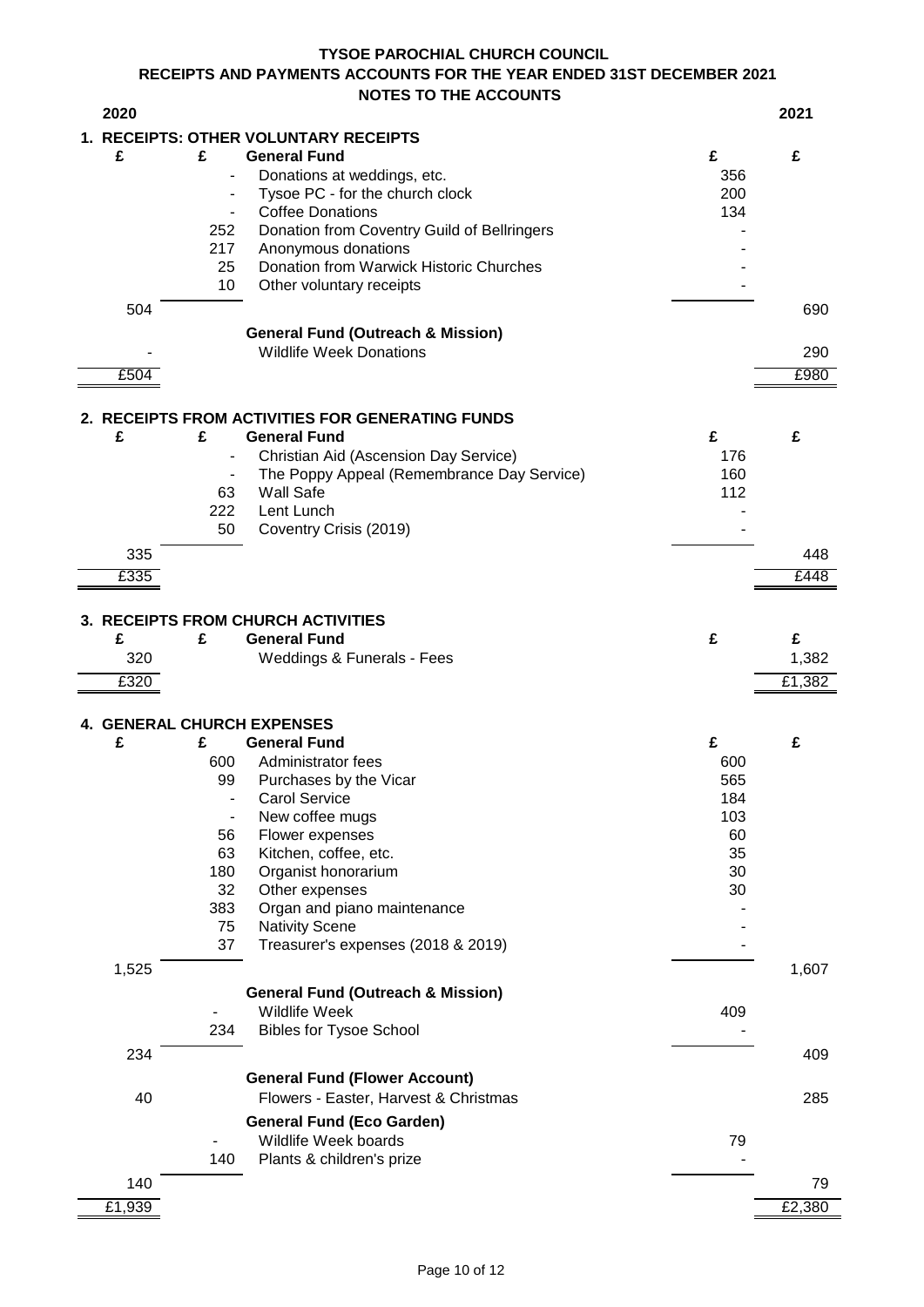# **NOTES TO THE ACCOUNTS**

| 2020            |                                       |                                                                            |                 | 2021            |
|-----------------|---------------------------------------|----------------------------------------------------------------------------|-----------------|-----------------|
|                 |                                       | 5. CHURCH RUNNING EXPENSES (INCLUDING REPAIRS)                             |                 |                 |
| £               | £                                     | <b>General Fund</b>                                                        | £               | £               |
|                 | 4,213                                 | Insurance                                                                  | 4,150           |                 |
|                 | 1,615                                 | Electricity                                                                | 922             |                 |
|                 | 755                                   | Roof Alarm maintenance & repair                                            | 878             |                 |
|                 | 278                                   | <b>Electrical work</b>                                                     | 840             |                 |
|                 | $\overline{\phantom{0}}$              | Heating maintenance                                                        | 708             |                 |
|                 | 250                                   | Servicing of bells / Tysoe bell-ringers                                    | 576             |                 |
|                 | $\overline{\phantom{0}}$              | SmartWater protection                                                      | 351             |                 |
|                 | ٠                                     | Fire Alarm service & repair                                                | 330             |                 |
|                 | $\overline{\phantom{0}}$              | Servicing of the Clock                                                     | 258             |                 |
|                 | 82                                    | Water                                                                      | 143             |                 |
|                 | $\qquad \qquad \blacksquare$<br>3,213 | Plumbing repairs<br>Contract cleaning                                      | 53              |                 |
|                 | 257                                   | Notice board and wall repairs                                              |                 |                 |
|                 | 96                                    | Roof repair                                                                |                 |                 |
| £10,759         |                                       |                                                                            |                 | £9,209          |
|                 |                                       |                                                                            |                 |                 |
|                 | <b>6. CLERGY EXPENSES</b>             |                                                                            |                 |                 |
| £               | £                                     | <b>General Fund</b>                                                        | £               | £               |
|                 | 649                                   | Revd. G Heighton expenses - travel and telephone                           | 1,142           |                 |
|                 | 413                                   | Share of Benefice charges                                                  |                 |                 |
| £1,062          |                                       |                                                                            |                 | £1,142          |
|                 |                                       |                                                                            |                 |                 |
| 7. DONATIONS    |                                       |                                                                            |                 |                 |
| <b>Receipts</b> | <b>Payments</b>                       |                                                                            | <b>Receipts</b> | <b>Payments</b> |
| £               | £                                     |                                                                            | £               | £               |
|                 |                                       | <b>General Fund</b>                                                        |                 |                 |
|                 |                                       | Christian Aid (Deanery Ascension Day Service)                              | 176             | 200             |
|                 | 250                                   | Royal British Legion                                                       | 160             | 160             |
|                 | 50                                    | <b>Historic Churches Trust</b>                                             |                 | 75              |
|                 | $\qquad \qquad \blacksquare$          | <b>Tysoe Dementia Club</b>                                                 |                 | 50<br>15        |
| 222             | 15<br>222                             | Deanery Synod<br>Coventry Foodbank                                         |                 |                 |
|                 |                                       |                                                                            |                 |                 |
| 50              |                                       |                                                                            |                 |                 |
|                 | 199                                   | Shipston Foodbank                                                          |                 |                 |
|                 | 50                                    | Crisis Charity (2019)                                                      |                 |                 |
| 272             | 786                                   |                                                                            | 336             | 500             |
|                 |                                       | <b>General Fund (Outreach &amp; Mission)</b>                               |                 |                 |
|                 |                                       | Primary School - Entrance Murals<br>Wildlife Week - Hedgehog Friendly Town |                 | 4,316<br>50     |
| $\blacksquare$  | Ξ.                                    |                                                                            |                 |                 |
|                 |                                       |                                                                            |                 | 4,366           |
|                 |                                       | <b>Compassion Fund (Restricted)</b>                                        |                 |                 |
| £272            | 265<br>£1,051                         | Donation                                                                   | £336            | £4,866          |